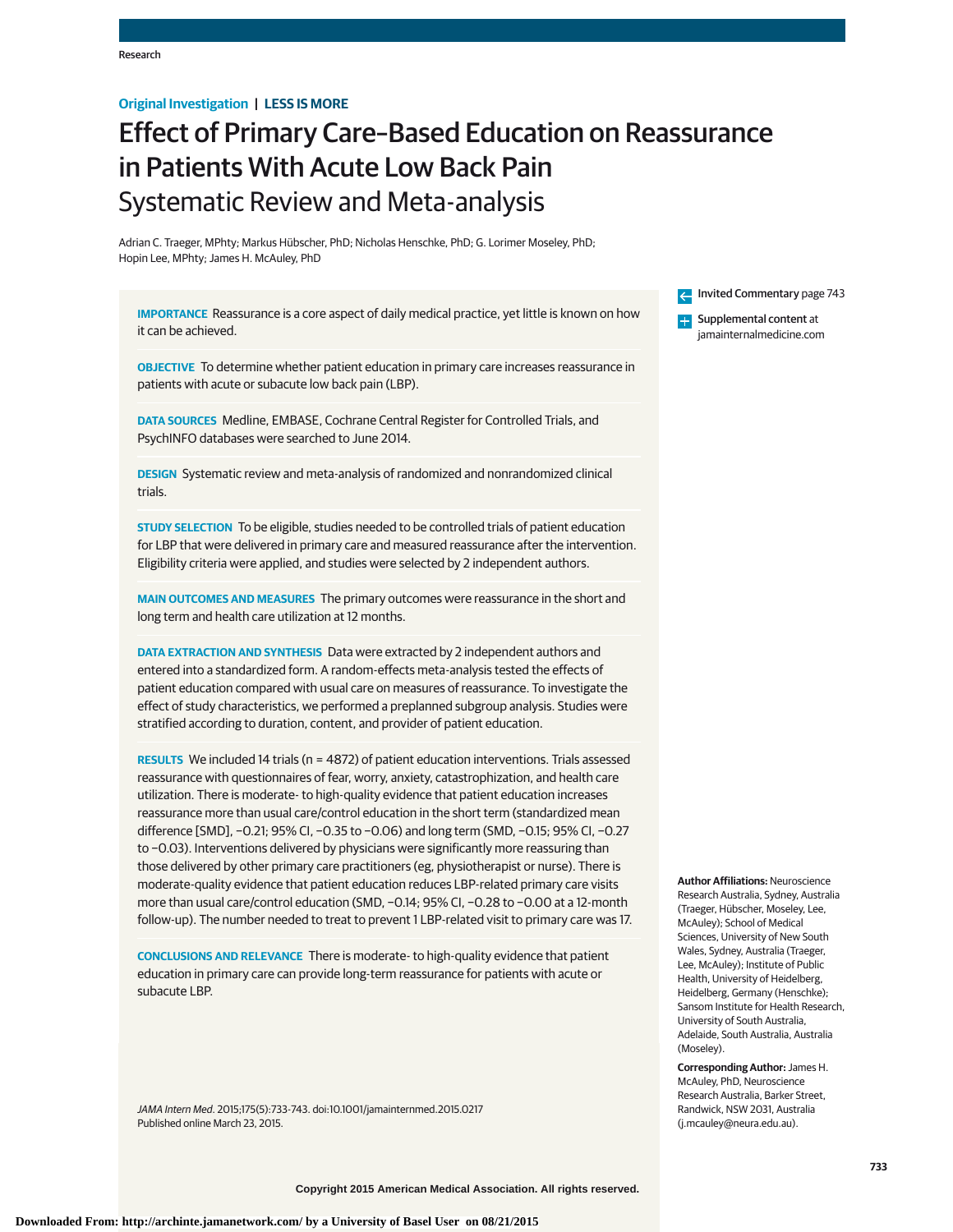Exercise about illness, is a core aspect of daily medical practice.<sup>1</sup><br>Fears and concerns about illness are known to influ-<br>ance physical boalth <sup>2,3</sup> metivate conculting behavior <sup>4-6</sup> and about illness, is a core aspect of daily medical practice.<sup>1</sup> ence physical health,<sup>2,3</sup> motivate consulting behavior,<sup>4-6</sup> and may lead patients to seek expensive and inappropriate interventions.<sup>7,8</sup>The World Health Organization recognizes the contribution of such psychological factors to the burden of illness and considers that primary care practitioners are ideally placed to provide first-line management of these factors.<sup>9</sup> Clinical practice guidelines for low back pain,<sup>10</sup> neck pain,<sup>11</sup> irritable bowel syndrome, $12$  and stable angina, $13$  all specifically recommend that a patient's fears and concerns are addressed that the patient is reassured. However, little is known about how such reassurance can be achieved.<sup>14,15</sup>

Reassurance can be especially difficult to achieve when a diagnosis is unclear or unavailable.<sup>16-18</sup> In fact, there is clear evidence that attempts by practitioners tomanage distress in these patients can lead to an unexpected increase in fear and concern.<sup>17,19</sup> For example, Lucock et al<sup>20</sup> found that concern increased after patients with nonspecific abdominal symptoms were assured that no disease was present. Similarly, Pincus et al<sup>21</sup> found that outcomes worsened after patients with nonspecific symptoms were given emotional assurances by their physician. These findings have led some to suggest that the current recommendations to provide reassurance are at best misunderstood $15,22$  and are at worst medically contraindicated.<sup>23</sup>

Low back pain (LBP) is a nonspecific illness for which reassurance is recommended by clinical guidelines.10 It is the second most common symptom-related reason for people to see a physician.<sup>24</sup> High levels of psychological distress in these patients has been linked to high health care costs<sup>25,26</sup> and to the development of chronic pain.<sup>27,28</sup> In the United States, direct costs of LBP are estimated to be \$50 billion annually,<sup>24</sup> and in the United Kingdom this figure approaches £2.8 billion.<sup>29</sup> Primary care practitioners currently provide the least expensive care for LBP.<sup>8</sup> There is potential to further reduce costs if patients can be reassured effectively. However, explicit guidance on how reassurance can be achieved in patients with LBP is not available.

One option to reassure patients is to provide diagnostic test results. In LBP, routine diagnostic imaging is discouraged<sup>10</sup> because these tests are expensive,<sup>30</sup> may not be reassuring,<sup>31</sup> and do not appear to improve health outcomes.<sup>32,33</sup> Despite this, physicians order imaging in 25% of LBP consultations,<sup>34</sup> and this figure is increasing.<sup>34</sup>

Another option to reassure patients is to clearly explain their symptoms and educate them about the problem.<sup>21</sup> Although most medical consultations involve advice and explanation, when the information is provided to the patient using preplanned, structured techniques it is referred to as patient education.<sup>35</sup> Patient education can be as simple as a booklet or as comprehensive as a multiple session program informed by behavioral techniques such as pacing and graded exposure. Patient education interventions for LBP have been extensively reviewed<sup>35-39</sup>; there is conflicting evidence for its effects on pain and disability outcomes<sup>35,39</sup> and strong evidence for positive effects on return to work outcomes.<sup>35</sup> However, to our knowledge, no systematic review has examined whether patient education is an effective method of reassurance. It is also not known if certain characteristics of these interventions can influence effects on reassurance. Characteristics that appear to influence the effectiveness of patient education interventions include duration of intervention,<sup>35</sup> the practitioner involved, 40,41 and content covered.<sup>37</sup>

The primary aim of this systematic review was to determine whether patient education in primary care increases reassurance (reduces fear and concern) in patients with acute or subacute LBP. A secondary aim of this review was to investigate whether the effect of patient education on reassurance is influenced by certain characteristics of the interventions.

## **Methods**

This systematic review and meta-analysis was performed in accordance with the Preferred Reporting Items for Systematic Reviews and Meta-analyses (PRISMA) statement.<sup>42</sup>

#### **Search**

A sensitive search strategy using MEDLINE (Ovid), EMBASE, Cochrane Central Register for Controlled Trials, and PsychINFO databases was developed to identify potentially eligible studies. The initial search took place in November 2013 and was repeated in June 2014. Studies were identified that investigated education, advice, and information provision using the following key words or their variations: *reassurance*, *education*, *psychoeducation*, *advice*, *information*, *consultation*, and *counselling*. The search strategies of the Cochrane Back Review Group43 were then used to identify clinical trials on LBP. Results from the 2 components of the search were then combined. Full-search strategies for each database are provided in eAppendix 1 in the Supplement.

#### Eligibility Criteria

Studies were considered eligible for inclusion if they met the following criteria:

- 1. The study design was a randomized or nonrandomized clinical trial.
- 2. Participants were adults with acute (less than 6-weeks' duration) or subacute (6 to 12–weeks' duration) LBP. Groups with mixed duration LBP were considered if more than 70% of participants reported acute or subacute symptoms.
- 3. Interventions took place in primary care, operationalized according to theWorld Health Organization definition "…incorporates curative treatment given by the first contact provider along with promotive, preventive, curative and rehabilitative services." 44(p2)
- 4. At least 1 intervention consisted of individual patient education (including advice and information) delivered by a primary care practitioner (eg, a general practitioner, physiotherapist, nurse). Patient education could be written or verbal information of any duration and was considered to be "…any set of planned condition-specific educational activities in a one-to-one situation, designed to improve patients' health behaviors and/or health status in regard to the low back pain problem."35(p4)

**734 JAMA Internal Medicine** May 2015 Volume 175, Number 5 **(Reprinted)** and the printed of the state of the state of the state of the state of the state of the state of the state of the state of the state of the state of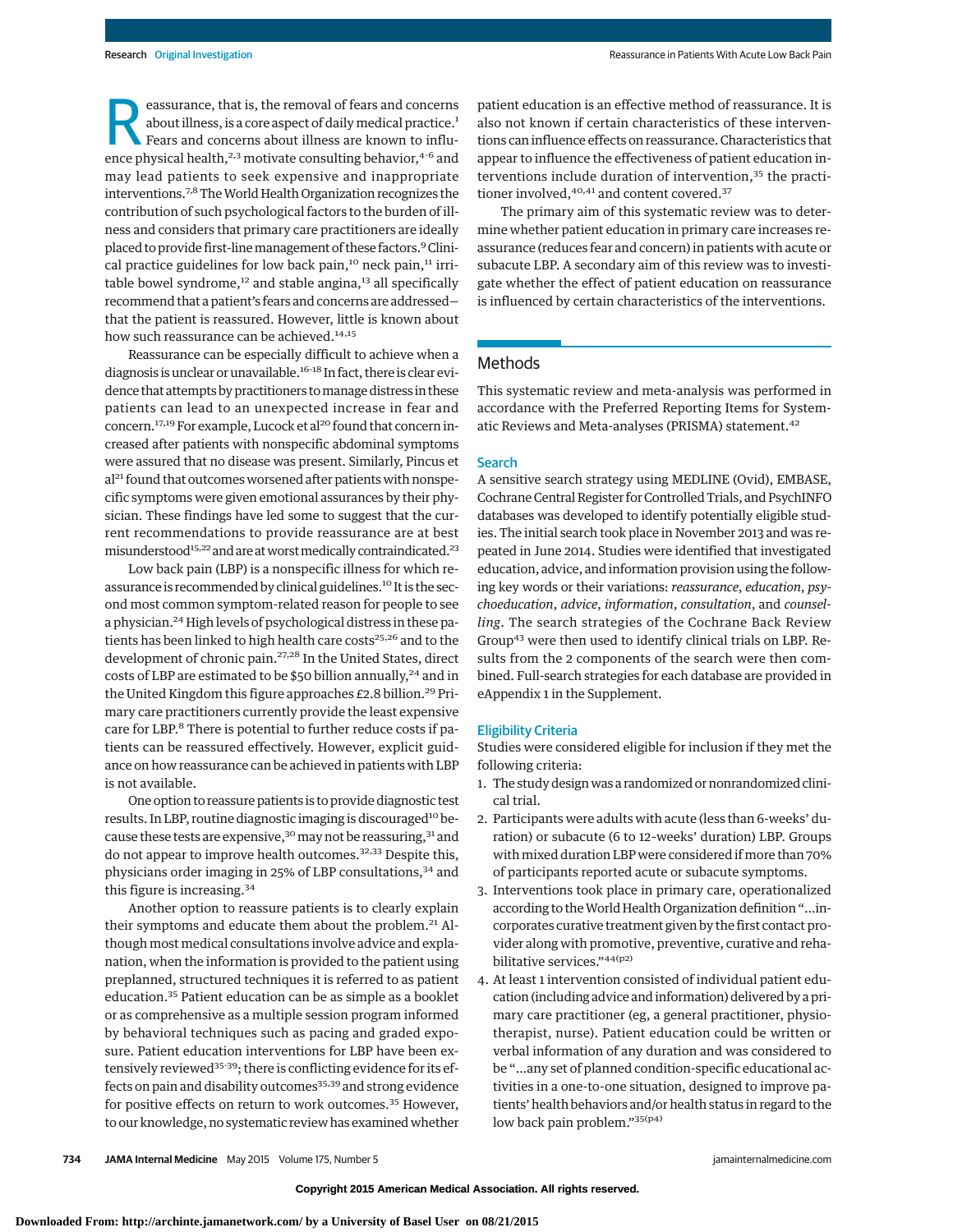5. Measured reassurance as an outcome of the intervention. Reassurance was operationalized to include any measure of fear, illness concern, worry, anxiety, catastrophization, distress, or health care utilization taken after the intervention. Health care utilization could include either the number of LBP-related primary care visits (continuous scale) or whether patients had revisited primary care up to 12 months after intervention (dichotomous scale).

Studies were excluded if they did not meet all of the inclusion criteria or evaluated education as part of a multidisciplinary intervention; more than 30% of the participants reported their LBP to be chronic or reported no LBP; involved group education; or were testing educational material given outside of a face-to-face consultation, eg, via mail-out. Multidisciplinary interventions were excluded because the effect of patient education cannot be separated from the other intervention components. Interventions on participants with chronic LBP were excluded because reassurance is more commonly recommended by clinical guidelines for acute or subacute LBP.<sup>10</sup> Education interventions that were given in groups or via mail-out were excluded because they are less reflective of treatments that are delivered in primary care.

#### Study Selection

After duplicates were removed, potentially eligible studies were identified by screening titles and, if necessary, abstracts. Title and abstract screening was performed independently by 2 authors (A.C.T. and either M.H. or H.L.). Two authors (A.C.T. and either M.H. or H.L.) also assessed the full text of all studies that potentially fulfilled the eligibility criteria. Disagreements were resolved by discussion. Only articles published in English and German were included. Articles published in German were translated by 1 author (M.H.). The characteristics of each trial are summarized in Table 1.

## Data Collection and Extraction

Data on all outcomes and study characteristics of interest were extracted from each published article and entered into a standardized form. All data were extracted by 2 independent reviewers (A.C.T. and N.H.).

When outcomes of interest were incompletely reported, authors were contacted via email. If no response was given within 2 weeks, an additional email was sent, followed by a third and final email 1 week later to request the data.

#### Data Analysis

Continuous outcome data for each study were expressed as standardized mean differences (SMDs) between groups. If standard deviations could not be extracted and were not provided by authors, we used the standard deviations that were reported at baseline. In studies where only the range was reported, a standard deviation was calculated by dividing the reported range by 4.<sup>45</sup>

If studies were considered to have similar clinical characteristics, we would proceed with a meta-analysis. We combined individual psychological outcomes that reflected our operationalized definition of reassurance in a single metaanalysis of "overall reassurance." If a study measured more than 1 reassurance construct (eg, fear, catastrophizing, and distress), the scale reporting the largest SMD was included in the meta-analysis. Outcomes measured between 1 week and 4 months were categorized as "short-term" reassurance and at 12 months, "long-term" reassurance. Studies were included in the primary analyses if the comparison groups were "usual care," reflected usual care (manual therapy, traditional education booklet), or controlled for time with the therapist (eg, neutral booklet, attention control). A separate meta-analysis was performed on health care visits at 12 months.

Dichotomous data were transformed into SMD using the method recommended by the Cochrane Handbook<sup>46</sup> to allow pooling of treatment effects.Random-effectsmodelswere used in all meta-analyses to account for possible statistical heterogeneity. The generic inverse variance method was used to allow for the combination of dichotomous and continuous data. Sensitivity analyses were used to test whether the results were affected by differences in comparison groups, outcome measures, design limitations, participant pain duration, dichotomous data transformation, and effect size selection (from a single study). Funnel plots were used to identify publication bias. The number needed to treat (NNT) to prevent 1 subsequent primary care visit was calculated using established methods,<sup>47</sup> which are described in detail in the eMethods in the Supplement. All analyses, forest plots, and funnel plots were generated using RevMan5 software.<sup>48</sup>

## Subgroup Analyses

A priori subgroup analyses were performed to investigate whether the effect of patient education on reassurance was influenced by certain characteristics of the interventions. These analyses investigated the influence of intervention duration (brief [<5minutes] vs intermediate [5-60minutes] vs long [≥60 minutes]), source (physician vs physiotherapist vs nurse), and content (biopsychosocial vs biomedical). Patient education interventions were classified as "biopsychosocial" if the content described in the article included discussion of psychosocial factors and covered topics that are common to international clinical guidelines (eAppendix 2 in the Supplement).

### Risk of Bias and Quality Assessment

Two independent authors (A.C.T. and N.H.) assessed individual study risk of bias using the Physiotherapy Evidence Database (PEDro) scale<sup>49</sup> and the overall quality of evidence using the GRADE (Grades of Recommendation, Assessment, Development, and Evaluation) approach.<sup>50</sup> These methods are described in detail in the eMethods in the Supplement (see also eAppendix 3 in the Supplement).

## Results

The electronic search identified 6912 studies. After title and abstract screening, 6781 were excluded. Of the 131 full-text articles assessed for eligibility, 117 were excluded (eFigure 1 in the Supplement). A total of 14 studies fulfilled the eligibility criteria and were included in the review. Additional data from 6 of the studies<sup>51-56</sup> were obtained by contacting authors.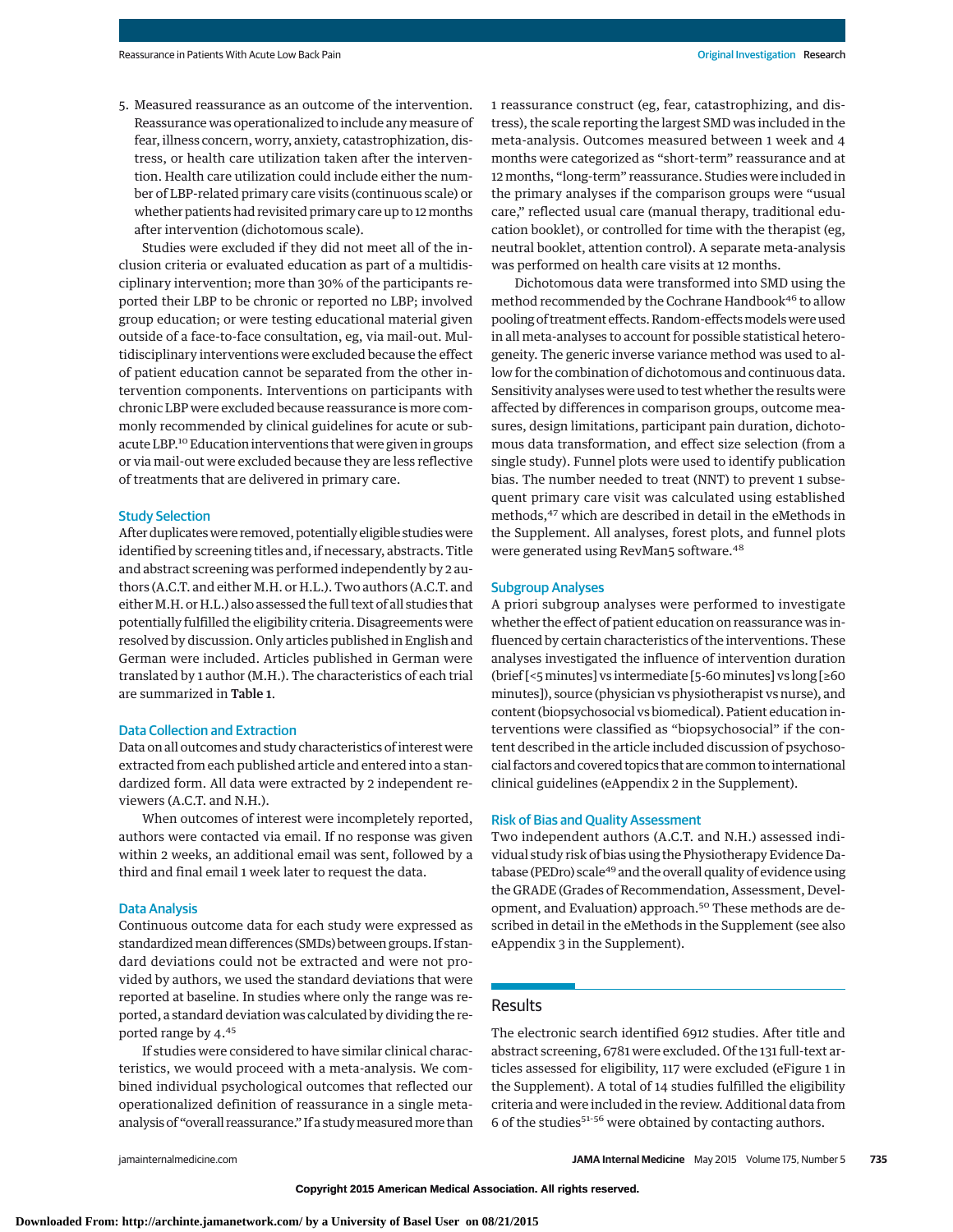| Table 1. Characteristics of Each Trial Included in the Study |                                |                       |                                                                                                                                     |                                                                                                                                                                                                                                                                                                                                                                 |                                                          |                                                                           |                                            |                                          |  |  |
|--------------------------------------------------------------|--------------------------------|-----------------------|-------------------------------------------------------------------------------------------------------------------------------------|-----------------------------------------------------------------------------------------------------------------------------------------------------------------------------------------------------------------------------------------------------------------------------------------------------------------------------------------------------------------|----------------------------------------------------------|---------------------------------------------------------------------------|--------------------------------------------|------------------------------------------|--|--|
| Source                                                       | Participants,<br>Intervention/ | Mean Age,<br>y/Female | Intervention                                                                                                                        |                                                                                                                                                                                                                                                                                                                                                                 |                                                          | Reassurance                                                               |                                            | Practi-<br>tioner                        |  |  |
| [Country]                                                    | Control, No.                   | Sex, %                | Format                                                                                                                              | <b>Messages</b>                                                                                                                                                                                                                                                                                                                                                 | Control                                                  | Measure                                                                   | Follow-up                                  | Involved                                 |  |  |
| Bucker et al, 51<br>2010<br>[Germany]                        | 117/57                         | 44/53                 | Information leaflet<br>and link to<br>comprehensive<br>online patient<br>information                                                | Acute back pain is most often<br>nonspecific.<br>Stay active; bedrest for no longer<br>than 2 d.<br>Analgesia can be indicated to<br>facilitate return to activity.                                                                                                                                                                                             | Neutral<br>leaflet                                       | Fear (FABQ)                                                               | 1 wk and<br>3 mo                           | Physician                                |  |  |
| Burton et al, <sup>57</sup><br>1999 [UK]                     | 83/79                          | 44/55                 | The Back Book <sup>a</sup>                                                                                                          | Messages from The Back Book. <sup>a</sup>                                                                                                                                                                                                                                                                                                                       | <b>Handy Hints</b><br>book <sup>58</sup><br>(biomedical) | Fear<br>(FABO):<br>health care<br>use (visits)                            | 2 wk, 3 mo,<br>and $1 y$                   | Physician                                |  |  |
| Cherkin et<br>al, 59 1996<br>[US]                            | 98/98                          | 43/48                 | Reassurance<br>$(20 \text{ min})$ and<br>booklet                                                                                    | Back pain is most often nonspecific<br>and has a good prognosis.<br>Imaging and specialty referral is not<br>useful in many cases.<br>Return to normal activity.<br>Set goals for general exercise<br>(eg, walking, swimming, stationary<br>cycle).                                                                                                             | Usual care                                               | Worry<br>(VAS);<br>health care<br>use (visits)                            | $1, 3,$ and<br>7 wk, and<br>1 <sub>y</sub> | Nurse                                    |  |  |
| Deyo et al, 60<br>1987 [US]                                  | 49/43                          | 33/53                 | Education (5 min)                                                                                                                   | Causes of back pain including<br>illustration of the spine.<br>Explanation of a radiograph.<br>Lack of utility in x-ray imaging for<br>nonspecific back pain.<br>Many of the structures that give rise<br>to pain are not visible on x-ray<br>imaging.<br>Harms are associated with imaging<br>(eg, radiation exposure).                                        | Usual care<br>and imaging                                | Worry<br>(VAS)<br>health care<br>use (visits)                             | 3 wk and<br>3 mo                           | Nurse                                    |  |  |
| Hagen et al, 52<br>2000<br>[Norway]                          | 237/220                        | 41/48                 | Interview,<br>examination, and<br>advice $(2.5 h)$                                                                                  | LBP is benign.<br>Physical activity is encouraged to<br>avoid muscle dysfunction.<br>Minimize structural contributions to<br>LBP.<br>Explain normal radiographic<br>findings and dedramatize reports.<br>Explain physical examination<br>findings.<br>Specific advice on returning to daily<br>activities.                                                      | Usual care                                               | Anxiety<br>(STAI)                                                         | 3 and<br>$12 \text{ mo}$                   | Physician<br>and<br>physio-<br>therapist |  |  |
| Hay et al, 61<br>2005 [UK]                                   | 201/201                        | 41/53                 | Brief pain<br>management<br>$(3 \times 20 \text{ min})$                                                                             | Psychosocial factors can contribute<br>to the problem.<br>Advice on how to overcome barriers $(3 \times 20 \text{ min})$<br>to recovery.<br>Goal setting and pacing to<br>encourage graded return to<br>function.<br>Encourage positive coping<br>strategies.<br>Discourage the premise<br>"hurt=harm."<br>Specific advice on returning to daily<br>activities. | Manual<br>therapy                                        | Fear (TSK);<br>catastroph-<br>izing (PCS);<br>health care<br>use (visits) | 3 and<br>$12 \text{ mo}$                   | Physio-<br>therapist                     |  |  |
| Hill et al, 55<br>2011 [UK]                                  | 56/19                          | 47/57                 | Advice and<br>discussion of<br>fears/concerns<br>with video (30<br>min); The Back<br><b>Book</b> <sup>a</sup>                       | Further treatment is unlikely to be<br>beneficial and is discouraged.<br>Messages from The Back Book. <sup>a</sup>                                                                                                                                                                                                                                              | Usual care                                               | Fear (TSK);<br>catastroph-<br>izing (PCS);<br>health care<br>use          | 4 and<br>$12 \text{ mo}$                   | Physio-<br>therapist                     |  |  |
| Jellema et<br>al, 62 2005<br>[the<br>Netherlands]            | 143/171                        | 43/48                 | Psychosocial<br>intervention to<br>explore unhelpful<br>beliefs and set<br>goals $(20 \text{ min})$ ;<br>The Back Book <sup>a</sup> | Excessive fear, concern, and work<br>difficulties can delay recovery.<br>Thoughts, emotions, and behaviors<br>contribute to back pain.<br>Resume normal activities in a paced<br>(gradual) way.<br>Messages from The Back Book. <sup>a</sup>                                                                                                                    | Usual care                                               | Fear<br>(FABQ);<br>catastroph-<br>izing (CSQ)                             | 6, 13, 26,<br>and 52 wk                    | Physician                                |  |  |
| Karjalainen et<br>al, $63$ 2003<br>[Finland]                 | 56/57                          | 44/58                 | Interview,<br>examination, and<br>advice $(2.5 h)$                                                                                  | Physical activity is encouraged.<br>Avoid bed rest.<br>Based on the examination, you have<br>a good prognosis.<br>Exercising daily is helpful.<br>Sick leave may be required.<br>Specific advice on returning to daily<br>activities.                                                                                                                           | Usual care                                               | Health care<br>use (visits)                                               | 3, 6, and<br>$12 \text{ mo}$               | Physician<br>and<br>physio-<br>therapist |  |  |

(continued)

**736 JAMA Internal Medicine** May 2015 Volume 175, Number 5 **(Reprinted)** jamainternalmedicine.com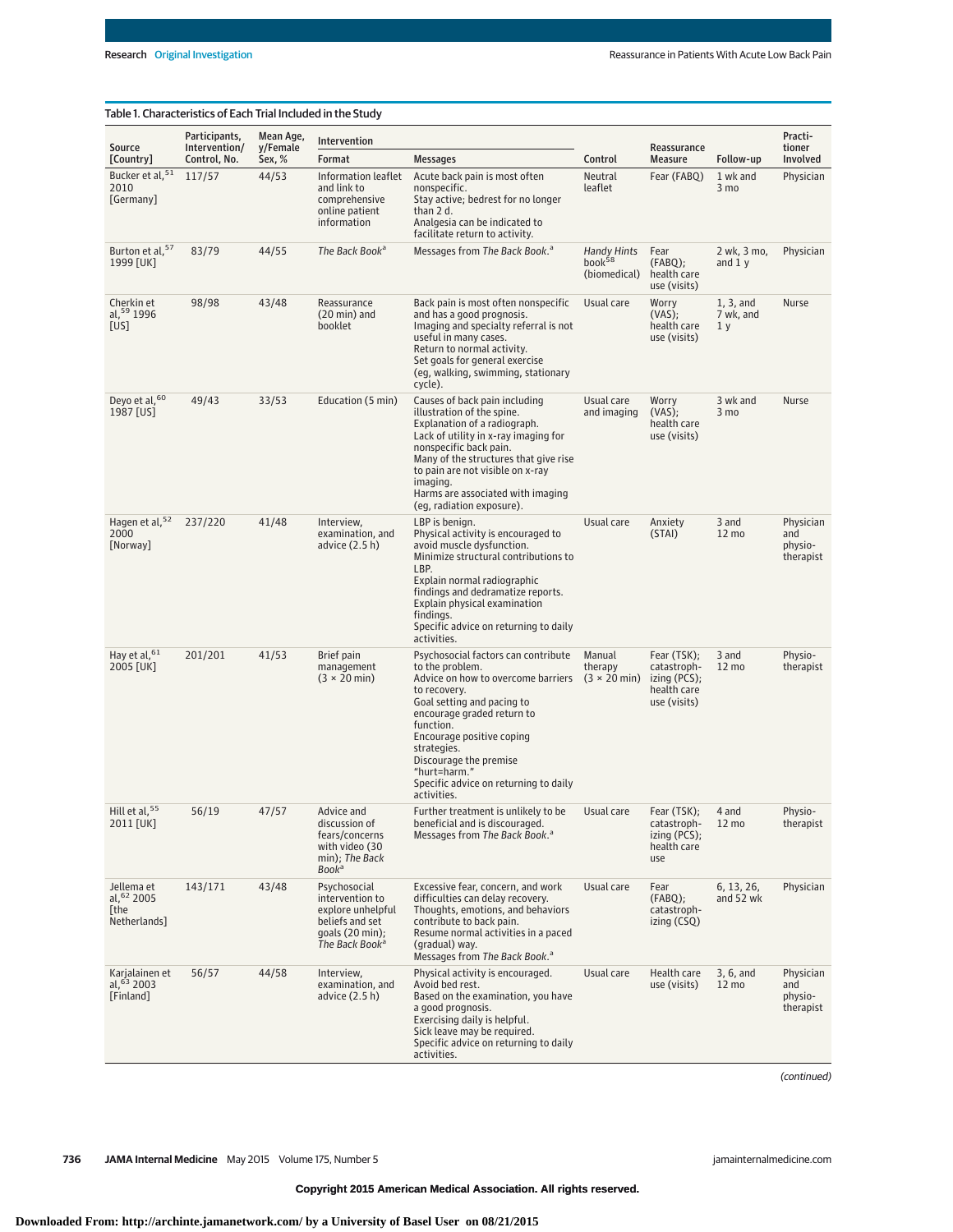| Source                                             | Participants,<br>Intervention/ | Mean Age,<br>y/Female | Intervention                                                                       |                                                                                                                                                                                                                                      | Reassurance          |                                                   | Practi-<br>tioner                        |                                          |  |
|----------------------------------------------------|--------------------------------|-----------------------|------------------------------------------------------------------------------------|--------------------------------------------------------------------------------------------------------------------------------------------------------------------------------------------------------------------------------------|----------------------|---------------------------------------------------|------------------------------------------|------------------------------------------|--|
| [Country]                                          | Control, No.                   | Sex, %                | Format                                                                             | <b>Messages</b>                                                                                                                                                                                                                      | Control              | <b>Measure</b>                                    | Follow-up                                | Involved                                 |  |
| Leonhardt et<br>al, 56 2008<br>[Germany]           | 435/376                        | 49/57                 | Motivational<br>interviewing based<br>on the<br>transtheoretical<br>model (20 min) | Exercise and goal setting to<br>increase exercise is encouraged.                                                                                                                                                                     | Usual care           | Fear (FABQ)                                       | 6 and<br>$12 \text{ mo}$                 | <b>Nurse</b>                             |  |
| Pengel et al, <sup>53</sup><br>2007<br>[Australia] | 63/68                          | 50/49                 | Advice sessions<br>$(3 \times 30 \text{ min})$                                     | LBP is benign.<br>Unhelpful beliefs are barriers to<br>recovery.<br>Being overly careful and avoiding<br>light activity will delay recovery.<br>Graded return to activity is<br>encouraged.                                          | Attention<br>control | Anxiety<br>(DASS):<br>health care<br>use (visits) | 6 wk and 3,<br>6, and<br>$12 \text{ mo}$ | Physio-<br>therapist                     |  |
| Roberts et<br>al, 54 2002<br>[UK]                  | 35/28                          | 39/35                 | Physician-<br>endorsed leaflet                                                     | Keep mobile.<br>Minimize bed rest.<br>Postural and mattress changes<br>might be useful.<br>Imaging the spine has limitations.<br>Tips on performing daily activities<br>(eq. getting out of bed).<br>General exercise is encouraged. | Usual care           | Anxiety<br>(STAI)                                 | 2 d, 2 wk,<br>and $3, 6$ ,<br>and 12 mo  | Physician                                |  |
| Roland and<br>Dixon, 64 1989<br>[UK]               | 483/453                        | 38/?                  | Biomedical<br>information<br>booklet                                               | Take care to bend the knees when<br>lifting.<br>Use abdominal muscles to support<br>the back.<br>Biomechanics of the back.<br>Description of 5 exercises for back<br>health.                                                         | Usual care           | Health care<br>use (visits)                       | 2 wk and<br>$12 \text{ mo}$              | Physician                                |  |
| Storheim et<br>al, 65 2003<br>[Norway]             | 34/29                          | 42/50                 | Advice sessions<br>$(3 \times 30 \text{ min})$ and<br>physical<br>examination      | Use of stabilizing muscles during<br>daily activities.<br>It is safe to move the back without<br>restriction.<br>Take care with squat and lifting<br>technique.<br>Explanation of pain mechanisms.<br>Coping strategies.             | Usual care           | Fear (FABQ)                                       | 18wk                                     | Physician<br>and<br>physio-<br>therapist |  |

Table 1. Characteristics of Each Trial Included in the Study (continued)

Abbreviations: CSQ, Coping Strategies Questionnaire; DASS, Depression Anxiety and Stress Scale; FABQ, Fear Avoidance Beliefs Questionnaire; LBP, low back pain; PCS, Pain Catatrophising Scale; STAI, Spielberger State Anxiety; TSK, Tampa Scale of Kinesiophobia; UK, United Kingdom; US, United States; VAS, visual analog scale; visits, number of visits to primary care; ?, unknown.

<sup>a</sup> A published 21-page booklet.<sup>66</sup> Key messages include the following: (1) there is no sign of serious disease; (2) the spine is strong; (3) back pain is a sign that the back is unfit; (4) self-management encouraged; (5) recovery relies on getting active; (6) positive attitudes are important.

#### Study Characteristics

The 14 eligible studies included a total of 4872 patients (Table 1). Five studies were from the United Kingdom, 54,55,57,61,64 2 from Norway,<sup>52,65</sup> 1 from Finland,  $63$  2 from Germany,  $51,56$  2 from the United States,<sup>59,60</sup> 1 from Australia,<sup>53</sup> and 1 from the Netherlands.62All articles were published in English except for 1,<sup>51</sup> which was published in German. Interventions took place in general practices in 11 studies,  $51,54-57,59,61-65$  physiotherapy practices in 1 study,<sup>53</sup> a walk-in outpatient clinic in 1 study,<sup>60</sup> and a multidisciplinary outpatient clinic in 1 study.<sup>52</sup> Included participants had acute (<6 weeks) LBP in 6 studies,51,54,55,57,60,61 subacute (6-12 weeks) LBP in 5 studies,52,53,62,63,65 and mixed duration LBP in 3 studies.56,59,64

Patient education was delivered using booklets in 4 studies<sup>51,54,57,64</sup> and verbally in 10 studies.<sup>52,53,55,56,59-63,65</sup> The interventions were considered to be "biopsychosocial" and consistent with guideline care in 10 studies.52,53,55,57,59,61-65 Interventions most commonly included instructions on the benign nature of LBP in 12 studies, 51-55,57,59-63,65 advice to stay active in 12 studies,51-57,59,61-63,65 good prognosis in 9 studies,52-55,57,59,62,63,65 promoting self-management in 9 studies,<sup>52-55,57,59,61,62,65</sup> and gradual return to usual activity including work in 8 studies.<sup>52,53,55,57,59,61-63</sup> Comparisons were to

usual care in 10 studies<sup>52,54-56,59,60,62-65</sup> and to control education in 4 studies.<sup>51,53,57,61</sup> Control education interventions consisted of a biomedical booklet in 1 study,<sup>57</sup> a booklet unrelated to back pain in 1 study,  $51$  attention control in 1 study,  $53$ and manual therapy in 1 study. $61$  Studies provided outcome data on fear avoidance, 51,56,57,62,65 kinesiophobia, 55,61 anxiety,<sup>52-54</sup> worry,<sup>59,60</sup> catastrophizing,<sup>61,62</sup> and health care utilization.53,55,59-61,63,64

#### Risk of Bias

eTable 1 in the Supplement summarizes the risk of bias in individual studies. Two studies were classified as having low risk of bias (>7 of 10 PEDro score),53,57 9 as having moderate risk of bias (5-7 of 10 PEDro score),  $52,54,56,59-63,65$  and 3 as having high risk of bias (<5 of 10 PEDro scale).<sup>51,55,64</sup> Only 1 study<sup>57</sup> blinded the therapist delivering the intervention, and 2 studies $53,57$ blinded the participants. Follow-up rates were in excess of 85% in 8 studies.53,54,56,59,60,62-64

### **Reassurance**

Twelve studies<sup>51-57,59-62,65</sup> (n = 3015) measured reassurance (ie, fear, worry, anxiety) between 1 week and 4 months (short term), and 8 studies<sup>52-57,61,62</sup> (n = 2346) measured reassurance at 12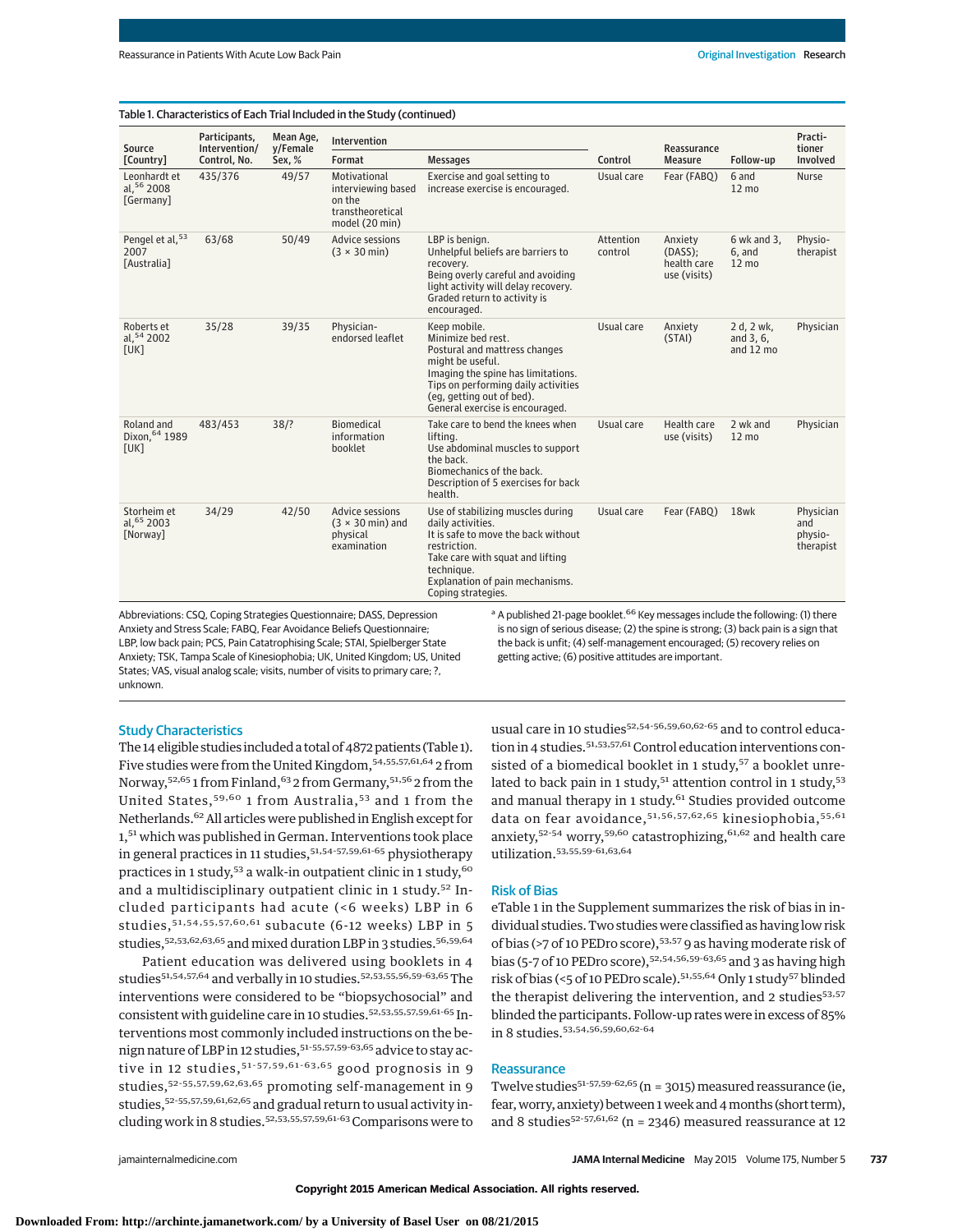|                                                                               |               | <b>SMD</b>                     | Favors : Favors                          |                |
|-------------------------------------------------------------------------------|---------------|--------------------------------|------------------------------------------|----------------|
| Source                                                                        | SMD (SE)      | (IV, Random, 95% CI)           | (experimental) (control)                 | Weight, %      |
| Short term                                                                    |               |                                |                                          |                |
| Burton et al, 57 1999                                                         | $-0.89(0.19)$ | $-0.89$ ( $-1.26$ to $-0.52$ ) |                                          | 7.1            |
| Storheim et al, 65 2003                                                       | $-0.76(0.26)$ | $-0.76$ ( $-1.27$ to $-0.25$ ) |                                          | 5.0            |
| Hill et al, 55 2011                                                           | $-0.38(0.26)$ | $-0.38$ ( $-0.89$ to $0.13$ )  |                                          | 5.0            |
| Roberts et al, 54 2002                                                        | $-0.31(0.26)$ | $-0.31$ ( $-0.82$ to $0.20$ )  |                                          | 5.0            |
| Leonhardt et al, 56 2008                                                      | $-0.30(0.07)$ | $-0.30$ ( $-0.44$ to $-0.16$ ) |                                          | 12.1           |
| Jellema et al, 62 2005                                                        | $-0.23(0.11)$ | $-0.23$ ( $-0.45$ to $-0.01$ ) |                                          | 10.5           |
| Bücker et al, 51 2010                                                         | $-0.18(0.20)$ | $-0.18$ ( $-0.57$ to $0.21$ )  |                                          | 6.8            |
| Deyo et al, 60 1987                                                           | $-0.15(0.16)$ | $-0.15$ ( $-0.46$ to $0.16$ )  |                                          | 8.3            |
| Hagen et al, 52 2000                                                          | $-0.12(0.10)$ | $-0.12$ ( $-0.32$ to $0.08$ )  |                                          | 10.9           |
| Hay et al, 61 2005                                                            | $-0.01(0.10)$ | $-0.01$ ( $-0.21$ to $0.19$ )  |                                          | 10.9           |
| Pengel et al. <sup>53</sup> 2007                                              | 0.08(0.13)    | 0.08 (-0.17 to 0.33)           |                                          | 9.6            |
| Cherkin et al, 59 1996                                                        | 0.17(0.15)    | 0.17 (-0.12 to 0.46)           |                                          | 8.7            |
| Subtotal (95% CI)                                                             |               | $-0.21$ ( $-0.36$ to $-0.07$ ) |                                          | 100.00         |
| Heterogeneity: $\tau^2$ = 0.04; $\chi_{11}^2$ = 35.60 (P < .001); $I^2$ = 69% |               |                                |                                          |                |
| Test for overall effect: $z = 2.90$ ( $P = .004$ )                            |               |                                |                                          |                |
| Long term                                                                     |               |                                |                                          |                |
| Burton et al, 57 1999                                                         | $-0.56(0.18)$ | $-0.56$ ( $-0.91$ to $-0.21$ ) |                                          | 8.4            |
| Leonhardt et al, 56 2008                                                      | $-0.25(0.07)$ | $-0.25$ ( $-0.39$ to $-0.11$ ) |                                          | 22.3           |
| Hill et al, 55 2011                                                           | $-0.22(0.26)$ | $-0.22$ ( $-0.73$ to 0.29)     |                                          | 4.7            |
| Roberts et al, 54 2002                                                        | $-0.16(0.25)$ | $-0.16$ ( $-0.65$ to 0.33)     |                                          | 5.0            |
| Jellema et al, 62 2005                                                        | $-0.13(0.11)$ | $-0.13$ ( $-0.35$ to $0.09$ )  |                                          | 15.5           |
| Pengel et al, 53 2007                                                         | $-0.09(0.18)$ | $-0.09$ ( $-0.44$ to 0.26)     |                                          | 8.4            |
| Hagen et al, 52 2000                                                          | $-0.04(0.09)$ | $-0.04$ ( $-0.22$ to $0.14$ )  |                                          | 18.7           |
| Hay et al, 61 2005                                                            | 0.04(0.10)    | $0.04$ (-0.16 to 0.24)         |                                          | 17.1           |
| Subtotal (95% CI)                                                             |               | $-0.15$ ( $-0.27$ to $-0.03$ ) |                                          | 100.00         |
| Heterogeneity: $\tau^2$ = 0.01; $\chi^2$ = 12.55 (P = .08); $l^2$ = 44%       |               |                                |                                          |                |
| Test for overall effect: $z = 2.46$ ( $P = .01$ )                             |               |                                |                                          |                |
|                                                                               |               |                                | $-2$<br>$-1$<br>$\Omega$<br>$\mathbf{1}$ | $\overline{2}$ |
|                                                                               |               |                                | SMD (IV, Random, 95% CI)                 |                |

#### Figure 1. Effects of Patient Education vs Usual Care/Control Education on Reassurance

IV indicates inverse variance; SMD, standardized mean difference.

months (long term) following the patient education intervention. We found moderate-quality evidence (12 studies; inconsistency  $I^2$ , 68%) that patient education increases reassurance more than usual care/control education in the short term (SMD, −0.21; 95% CI, −0.36 to −0.07) and high-quality evidence (8 studies) that patient education increases reassurance more than usual care/control education in the long term (SMD, −0.15; 95% CI, −0.27 to −0.03) (Figure 1).

Pooled effect sizes remained stable when we accounted for differences in study quality, comparison group, symptom duration, use of dichotomous data transformations or, if studies measured more than 1 dimension of reassurance, our choice of effect size used in the meta-analysis (Table 2). Effect size estimates changed when results were stratified according to outcome measure. Pooled effect size estimates were larger on measures of fear (SMD, −0.34; 95% CI, −0.54 to −0.14) than on measures of worry (SMD, 0.01; 95% CI, −0.30 to 0.32), anxiety (SMD, −0.07; 95% CI, −0.24 to 0.10), and catastrophizing (SMD, −0.05; 95% CI, −0.31 to 0.22) (Table 2 and eFigure 2 in the Supplement).

Subgroup analysis demonstrated that education was significantly more effective when delivered by a physician (SMD, −0.38; 95% CI, −0.62 to −0.14) rather than a nurse (SMD, −0.12; 95% CI, −0.40 to 0.17) or a physiotherapist (SMD, 0.00; 95% CI, −0.15 to 0.14) (Figure 2). All other subgroup analyses did not reach significance (eTable 2 in the Supplement; see also eFigures 3-6 in eAppendix 4 in the Supplement).

#### Health Care Utilization

Seven studies<sup>53,55,59-61,63</sup> measured LBP-related visits at a 12month follow-up. We found moderate-quality evidence (7 studies, limitations in design) that education reduces LBP-related primary care visits more than usual care/control education (SMD, −0.14; 95% CI, −0.28 to 0.00) (Figure 3). The mean rate of any primary care consultation from 3 control groups<sup>55,61,64</sup> (ie, the "Patient's Expected Event Rate") was 35% at 12months. The estimated "number needed to educate" to prevent 1 LBPrelated primary care visit over 12 months was 17.

## **Discussion**

#### Main Findings

This systematic review and meta-analysis provides moderate- to high-quality evidence that patient education provided by primary care practitioners can reassure patients with acute LBP. These effects are maintained for up to 12 months. Patient education is also associated with reduced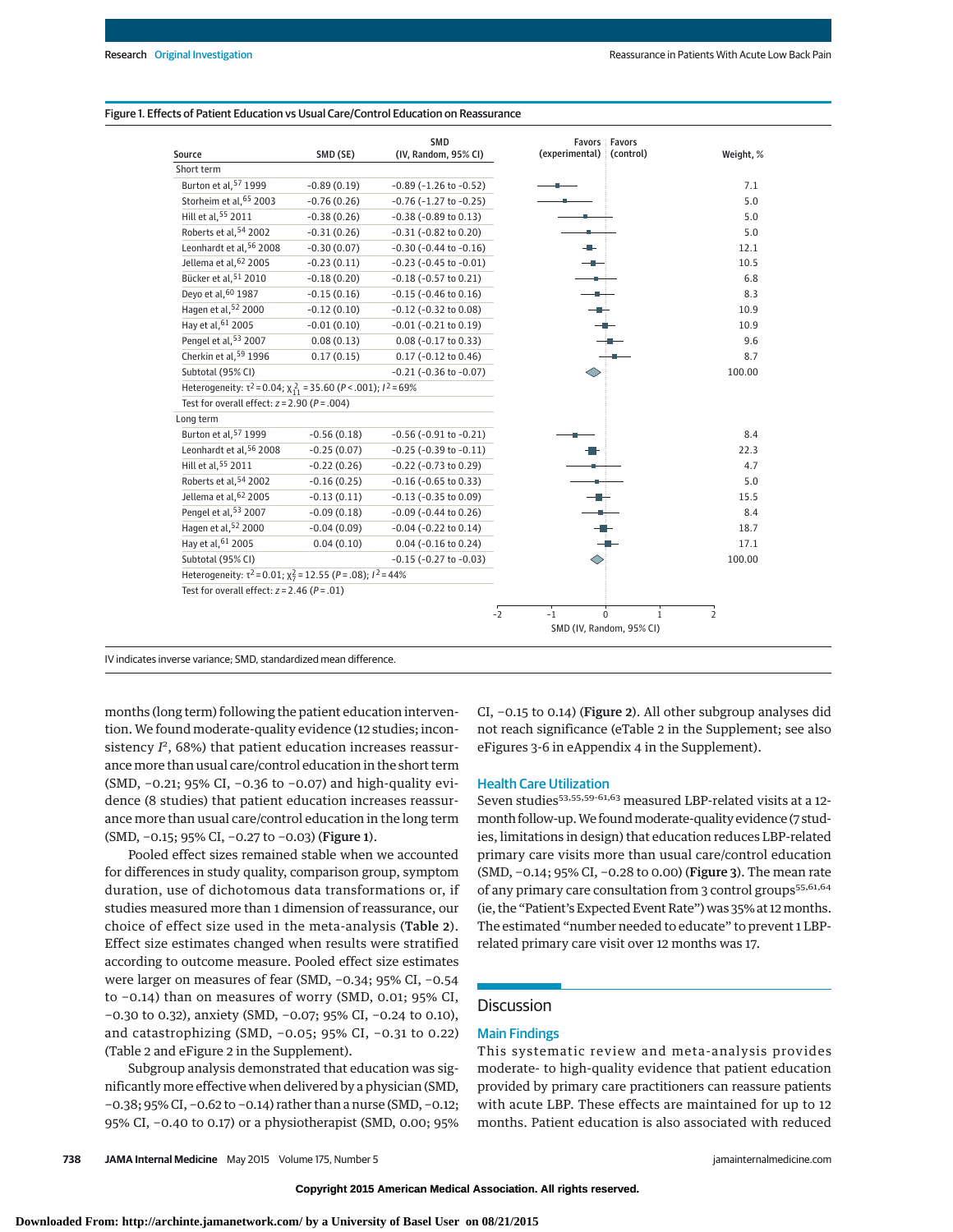#### Table 2. Summary Results of Sensitivity Analyses

| <b>Sensitivity Analysis</b>               | No. of         | Sample Size, No. of<br><b>Participants</b> |         | Heterogeneity, |                                |                                                    |
|-------------------------------------------|----------------|--------------------------------------------|---------|----------------|--------------------------------|----------------------------------------------------|
| Variable                                  | <b>Studies</b> | Education                                  | Control | $I^2, %$       | <b>SMD (95% CI)</b>            |                                                    |
| Study quality                             |                |                                            |         |                |                                |                                                    |
| High                                      | 5              | 870                                        | 787     | 85             | $-0.32$ ( $-0.62$ to $-0.03$ ) |                                                    |
| Moderate                                  | 4              | 365                                        | 362     | 30             | $-0.13$ ( $-0.31$ to 0.04)     |                                                    |
| Low                                       | 3              | 354                                        | 277     | $\mathbf{0}$   | $-0.13$ ( $-0.30$ to $0.04$ )  |                                                    |
| Comparison treatment                      |                |                                            |         |                |                                |                                                    |
| Usual care                                | 8              | 1125                                       | 1021    | 49             | $-0.20$ ( $-0.34$ to $-0.07$ ) |                                                    |
| Control education                         | $\overline{4}$ | 464                                        | 405     | 85             | $-0.23$ ( $-0.59$ to $0.14$ )  |                                                    |
| Multiple reassurance<br>measures          |                |                                            |         |                |                                |                                                    |
| Largest effect included                   | 12             | 1589                                       | 1426    | 68             | $-0.21$ ( $-0.35$ to $-0.06$ ) |                                                    |
| Smallest effect included                  | 12             | 1589                                       | 1426    | 71             | $-0.18$ ( $-0.33$ to $-0.03$ ) |                                                    |
| Outcome measure                           |                |                                            |         |                |                                |                                                    |
| Fear                                      | $\overline{7}$ | 1107                                       | 969     | 72             | $-0.34$ ( $-0.54$ to $-0.14$ ) |                                                    |
| Nonspecific anxiety                       | 3              | 335                                        | 316     | 20             | $-0.07$ ( $-0.24$ to $0.10$ )  |                                                    |
| Worry                                     | $\overline{2}$ | 147                                        | 141     | 54             | $0.01$ (-0.30 to 0.32)         |                                                    |
| Catastrophizing                           | $\overline{2}$ | 183                                        | 193     | 23             | $-0.05$ ( $-0.31$ to 0.22)     |                                                    |
| Duration of symptoms                      |                |                                            |         |                |                                |                                                    |
| Acute (<6 wk)                             | $\overline{7}$ | 1072                                       | 916     | 76             | $-0.22$ ( $-0.43$ to $-0.01$ ) |                                                    |
| Subacute (6-12 wk)                        | 5              | 517                                        | 510     | 59             | $-0.19$ ( $-0.39$ to $0.01$ )  |                                                    |
| Dichotomous variables in<br>meta-analysis |                |                                            |         |                |                                |                                                    |
| Transformed data included                 | 12             | 1589                                       | 1426    | 68             | $-0.21$ ( $-0.35$ to $-0.06$ ) |                                                    |
| Transformed data excluded                 | 11             | 1540                                       | 1383    | 71             | $-0.21$ ( $-0.37$ to $-0.06$ ) | Abbreviation: SMD, standardized<br>mean difference |

LBP-related health care visits. Preplanned subgroup analyses suggest that patient education is more reassuring when provided by physicians than when provided by nurses or physiotherapists.

#### Strengths and Limitations

We have used a clear definition of reassurance that is consistent with contemporary models $^{21}$  and with previous reviews in the field.<sup>15,31</sup> The methods used to conduct this review were in line with those recommended by the Cochrane Back Review Group<sup>43</sup> and the Cochrane Handbook.<sup>46</sup> We sought additional data from all authors who measured, but did not report on, fear, concern, or health care utilization in their original article, thus making our effect estimates as comprehensive as possible. Sensitivity analyses did not suggest overinflation of effect size estimate by design limitations (Table 2), nor did inspection of funnel plots suggest evidence of publication bias (eAppendix 5 in the Supplement).

There are some limitations that need to be consideredwhen interpreting our findings. First, heterogeneitywas substantial in our meta-analysis on short-term reassurance  $(I^2 = 68%)$  (Figure 1). Post hoc explorative analyses found that a source of heterogeneitywas from 1 study reporting large effects (eFigure 10 in eAppendix 6 in the Supplement). This was a high-quality trial that tested the effect of a booklet designed to allay patient fear avoidance beliefs. There are several reasons for large effects over and above any specific treatment effect including sampling error and uncontrolled confounding variables. Alternatively, it could be that the booklet used in this study contained simple messages that targeted specific fear avoidance beliefsmore effectively than the messages contained in more complex interventions of other trials. When this study is removed, heterogeneity (I<sup>2</sup>) reduced from 68% to 52% and the effect size estimate was lower (SMD, −0.15; 95% CI, −0.27 to −0.03).

Second, as we were unable to find any study that used a specific measure of reassurance, we used outcomes that reflect the established definition.<sup>15,31</sup> This required us to combine measures of different constructs (eg, fear, anxiety, catastrophizing) into "overall reassurance." Although fear, anxiety, and catastrophizing are usually considered to be distinct, there is some recent evidence to suggest that they may not be as distinct as previously thought<sup>67</sup> and could all be considered as "pain-related distress."<sup>68</sup> When we examined the separate components of reassurance in our sensitivity analysis, we found that there may be differences in effect size when studies were stratified according to these components (Table 2), though therewas significant overlap in the confidence intervals around each pooled estimate (eFigure 2 in the Supplement). It appears that education might be more effective at reducing some components of reassurance, for example patients' fears, than it is at reducing other components such as anxiety, catastrophization, or worries. However, our a priori decision to pool these outcomes, and thus represent overall reassurance, was justified by the aim and context of the review, the lack of specific measures of reassurance, and the overlap between psychological constructs.

A final limitation of this review is that we did not assess the direct effect of patient education interventions on func-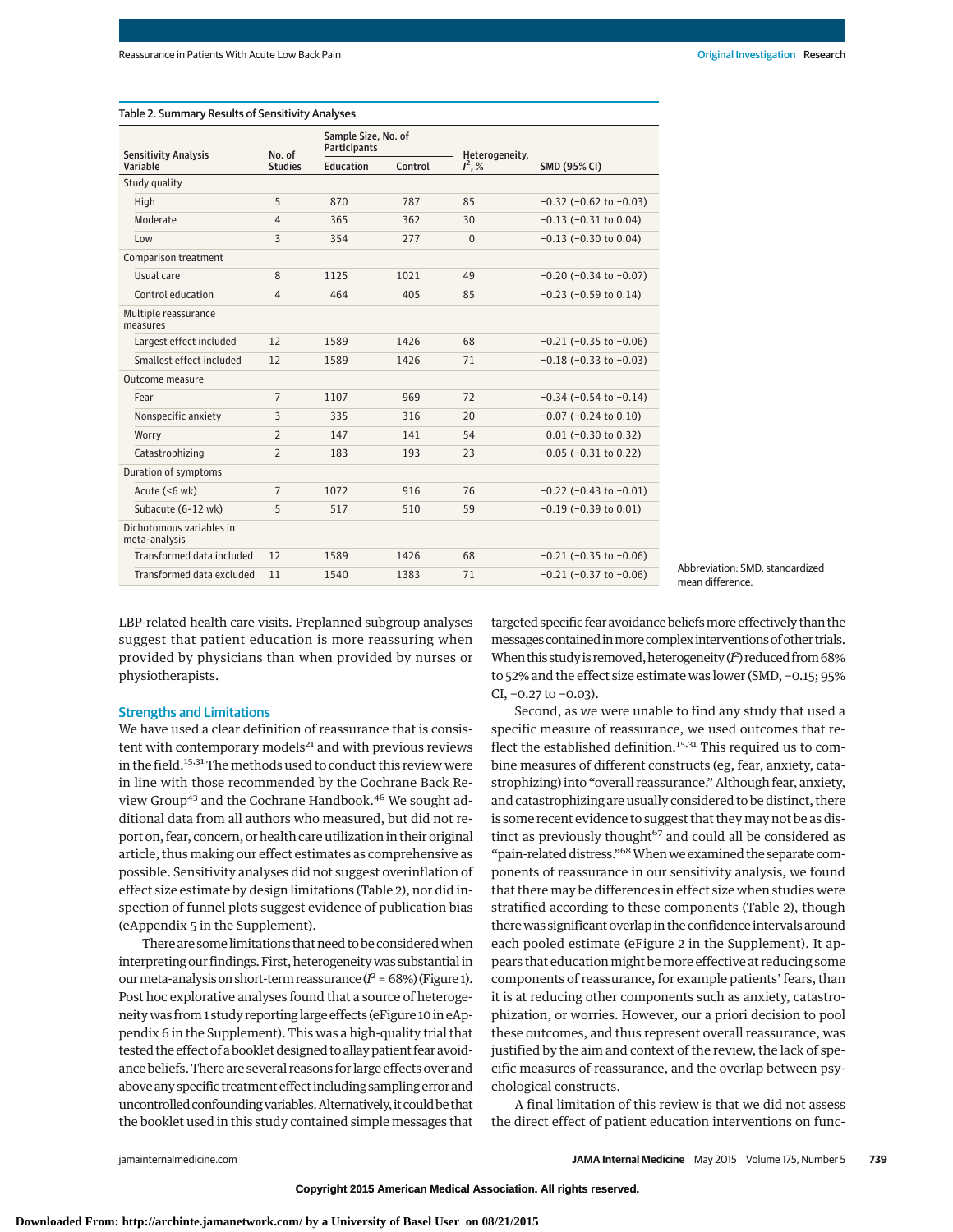#### Favors Favors (experimental)  $-2$   $-1$  0 1 2 SMD (IV, Random, 95% CI) –1 Weight, % Source SMD (SE) (control) (IV, Random, 95% CI) Physiotherapist SMD Hill et al, –0.28 (0.25) 5.3 55 2011 –0.28 (–0.77 to 0.21) Hay et al,  ${}^{61}$  2005  $-0.01$  (0.10)  $-0.01$  (-0.21 to 0.19)  $-$ Pengel et al, <sup>53</sup> 2007 0.08 (0.13) 0.08 (-0.17 to 0.33) **10.08**  $\rightarrow$  **10.08**  $\rightarrow$  **10.08 10.08 10.08 10.08 10.08 10.08 10.08 10.08 10.08 10.08 10.08 10.08 10.08 10.08 10.09 10.09 10.09 1** Heterogeneity:  $\tau^2 = 0.00$ ;  $\chi_2^2 = 1.64$  (*P* = .44);  $l^2 = 0\%$ Subtotal (95% CI) 25.7 –0.00 (–0.15 to 0.14) Test for overall effect:  $z = 0.06$  ( $P = .96$ ) Physician Burton et al,  $57 \, 1999$   $-0.89 \, (0.19)$   $-0.89 \, (-1.26 \text{ to } -0.52)$   $-$ Storheim et al, <sup>65</sup> 2003 - 0.76 (0.26) - 0.76 (-1.27 to -0.25) - - - - - - - 5.0 Roberts et al, –0.31 (0.26) 5.0 54 2002 –0.31 (–0.82 to 0.20) Jellema et al,  $^{62}$  2005  $-0.24$  (0.11)  $-0.24$  (-0.46 to -0.02)  $-$ Bücker et al,  $51\,2010$   $-0.18\,(0.20)$   $-0.18\,(-0.57 \text{ to } 0.21)$   $-$ Hagen et al,  $52\,2000$   $-0.12\,(0.10)$   $-0.12\,(-0.32\text{ to } 0.08)$   $-$ Heterogeneity: τ<sup>2</sup> = 0.06;  $\chi^2$  = 16.65 (*P* = .005);  $l^2$  = 70% Subtotal (95% CI) -0.38 (-0.63 to -0.14) 45.2 –0.38 (–0.63 to –0.14) Test for overall effect: z =3.06 (*P* =.002) Nurse Leonhardt et al, <sup>56</sup> 2008 -0.30 (0.07) -0.30 (-0.44 to -0.16) -12.2 Deyo et al, <sup>60</sup> 1987  $-0.15(0.16)$   $-0.15(-0.46 \text{ to } 0.16)$   $-0.16$   $+0.16$  8.3 Cherkin et al, <sup>59</sup> 1996 0.17 (0.15) 0.17 (-0.12 to 0.46)  $\qquad \qquad$  **1.1** Heterogeneity:  $\tau^2$  = 0.05;  $\chi^2$  = 8.21 (*P* = .02);  $l^2$  = 76% Subtotal (95% CI) 29.1 –0.11 (–0.40 to 0.17) Test for subgroup differences:  $\chi^2$  = 6.69 (*P* = .04);  $I^2$  = 70.1% Test for overall effect: z =0.78 (*P* =.44) Heterogeneity:  $\tau^2$  = 0.04;  $\chi_{11}^2$  = 35.26 (*P* <.001);  $l^2$  = 69% Total (95% CI) 100.00 –0.21 (–0.35 to –0.07) Test for overall effect: z =2.87 (*P* =.004)

Figure 2. Differences in Short-term Effects of Patient Education Interventions on Reassurance, When Interventions Are Stratified According to the Deliverer of the Intervention

IV indicates inverse variance; SMD, standardized mean difference.

Figure 3. Effects of Patient Education vs Usual Care/Control Education on the Number of Primary Care Visits in the 12 Months After Intervention

| Source                                                                | SMD (SE)      | <b>SMD</b><br>(IV, Random, 95% CI) |      |      | <b>Favors : Favors</b><br>(experimental) { (control) |                          | Weight, % |
|-----------------------------------------------------------------------|---------------|------------------------------------|------|------|------------------------------------------------------|--------------------------|-----------|
|                                                                       |               |                                    |      |      |                                                      |                          |           |
| Hill et al, 55 2011                                                   | $-0.41(0.27)$ | $-0.41$ ( $-0.94$ to $0.12$ )      |      |      |                                                      |                          | 7.0       |
| Pengel et al, 53 2007                                                 | $-0.33(0.18)$ | $-0.33$ ( $-0.68$ to $0.02$ )      |      |      |                                                      |                          | 15.7      |
| Deyo et al, <sup>60</sup> 1987                                        | $-0.21(0.21)$ | $-0.21$ ( $-0.62$ to $0.20$ )      |      |      |                                                      |                          | 11.6      |
| Roland et al. <sup>64</sup> 1989                                      | $-0.15(0.16)$ | $-0.15$ ( $-0.46$ to $0.16$ )      |      |      |                                                      |                          | 19.9      |
| Cherkin et al, 59 1996                                                | $-0.06(0.19)$ | $-0.06$ ( $-0.43$ to $0.31$ )      |      |      |                                                      |                          | 14.1      |
| Karjalainen et al, 63 2003                                            | 0(0.19)       | 0.00 (-0.37 to 0.37)               |      |      |                                                      |                          | 14.1      |
| Hay et al, <sup>61</sup> 2005                                         | 0.03(0.17)    | $0.03$ (-0.30 to 0.36)             |      |      |                                                      |                          | 17.6      |
| Total (95% CI)                                                        |               | $-0.14$ ( $-0.28$ to $0.00$ )      |      |      |                                                      |                          | 100.00    |
| Heterogeneity: $\tau^2$ = 0.00; $\chi^2$ = 3.95 (P = .68); $l^2$ = 0% |               |                                    |      |      |                                                      |                          |           |
| Test for overall effect: $z = 1.93$ ( $P = .05$ )                     |               |                                    |      |      |                                                      |                          |           |
|                                                                       |               |                                    | $-2$ | $-1$ | $\Omega$                                             |                          |           |
|                                                                       |               |                                    |      |      |                                                      | SMD (IV, Random, 95% CI) |           |

#### IV indicates inverse variance; SMD, standardized mean difference.

tional outcomes such as pain and disability, nor did we assess the intermediate effect of increased reassurance on improvements in function. This will be an important area for future research; evidence suggests that reduced fear and distress in particular might mediate improvements in function.<sup>69</sup> However, in addition to its intermediate role, we also suggest that reassurance is an important outcome in and of itself. Current theory

suggests that effective reassurance involves a shift in a patient's cognitive appraisal of their health problem. Reappraisal of the problem then reduces health-seeking behavior in spite of ongoing symptoms.<sup>21</sup> For nonspecific conditions, where ongoing symptoms are likely and the risk of excessive health care use is high, reassurance is a particularly relevant outcome in primary care.

**740 JAMA Internal Medicine** May 2015 Volume 175, Number 5 **(Reprinted)** jamainternalmedicine.com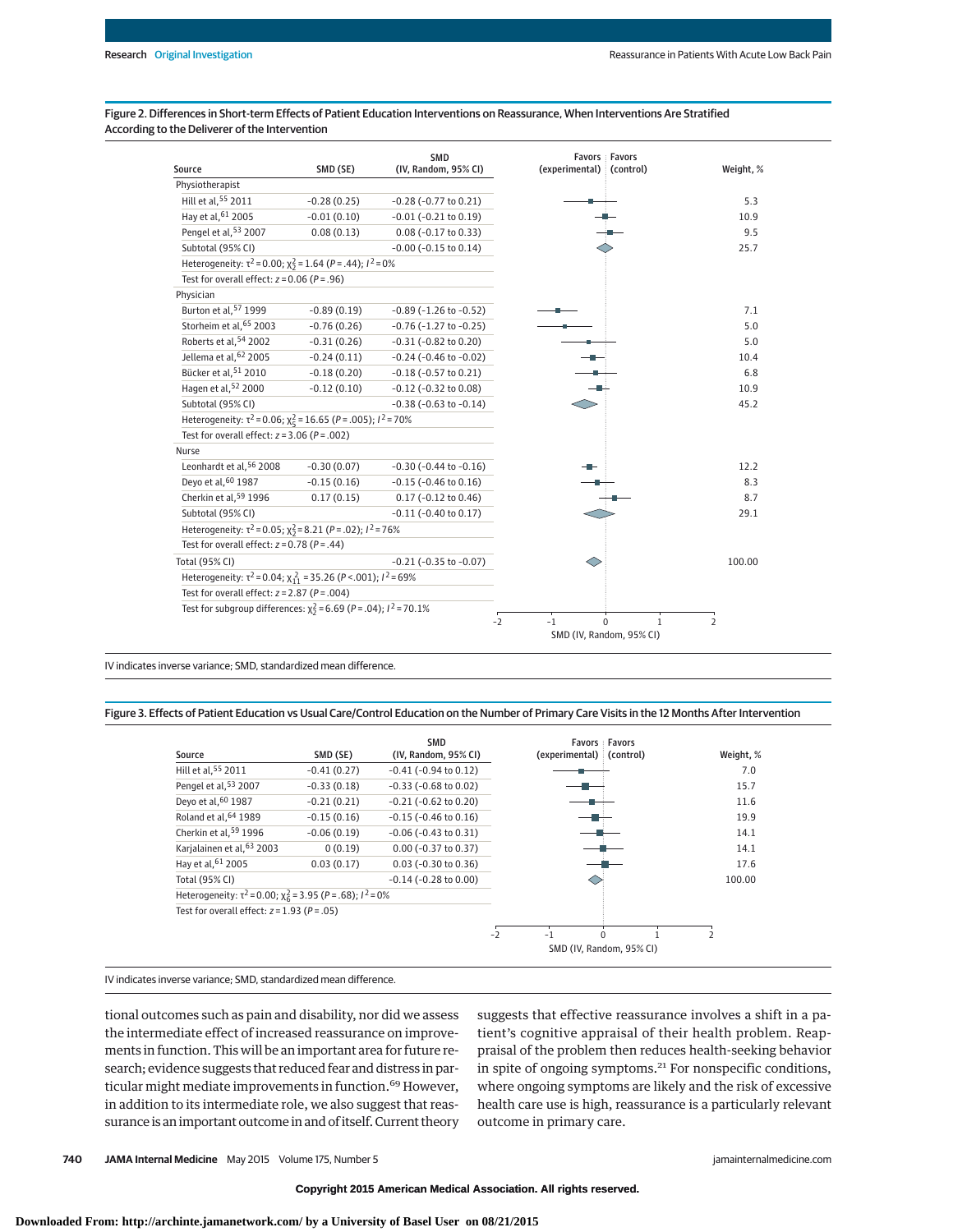#### Interpretation

Our data suggest that when practitioners are trained to deliver structured patient education interventions, the reassurance this provides to patients is superior to usual care. A recent survey of Australian general practice activity found that only 20% of primary care physicians report giving advice and education of this type in the treatment of LBP.<sup>34</sup> Patient education methods suitable for delivery in primary care have the potential to reduce the burden of LBP.

Our findings also suggest that patient education delivered by a physician, rather than a physiotherapist or a nurse, appears to be most reassuring to patients (Figure 2). When the goal of communication is to persuade a concerned patient to change their beliefs or behavior, the authority and credibility of the source is critical.<sup>40</sup> Thus, within primary care, physicians may be best placed to provide education with the utmost authority and conviction.

To prevent 1 subsequent visit to primary care the NNT for education was 17. By comparison, the NNT estimated by Rolfe and Burton<sup>31</sup> for diagnostic testing was 20. Kroenke<sup>30</sup> estimated that with an NNT of 20, the cost of diagnostic testing is between \$4000 and \$16 000 to prevent a \$100 primary care visit. Given that patient education can take place in a single visit, the comparable cost estimate for patient education to prevent 1 further visit is \$1700. Although these are small effects,

when indirectly compared with the reassuring effects of diagnostic testing, patient education might be a more brief, less costly, and equally reassuring option to provide in primary care.

#### Recommendations for Research and Practice

This review provides moderate- to high-quality evidence in favor of using patient education to reassure patients with acute LBP in primary care. There may be alternative interventions that are reassuring to patients in primary care. Future research is needed to determine if physical interventions, for example exercise programs, are reassuring and whether these can be combined with education to enhance treatment effects. Alternative strategies may be needed to target the concern component (worry, anxiety, and catastrophization) of reassurance. Further research is also needed to determine the mediating role of reassurance in the causal pathway to improve other important clinical outcomes such as pain and disability.

## **Conclusions**

There is moderate- to high-quality evidence that for patients with acute or subacute LBP, patient education in primary care can provide long-term reassurance.

#### ARTICLE INFORMATION

**Accepted for Publication:** December 8, 2014. **Published Online:** March 23, 2015. doi:10.1001/jamainternmed.2015.0217.

**Author Contributions:** Mr Traeger and Dr McAuley had full access to all of the data in the study and take responsibility for the integrity of the data and the accuracy of the data analysis. All authors approved the final version of the manuscript. Study concept and design: All authors. Acquisition, analysis, or interpretation of data: All

authors. Drafting of the manuscript: Traeger, Moseley,

McAuley.

Critical revision of the manuscript for important intellectual content: All authors.

Statistical analysis: Traeger, Henschke.

Obtained funding: Traeger, Moseley, McAuley. Administrative, technical, or material support:

Traeger, Hübscher, Lee.

Study supervision: Hübscher, Henschke, Moseley, McAuley.

**Conflict of Interest Disclosures:** None reported.

**Funding/Support:** Messrs Traeger and Lee are supported by a National Health and Medical Research Council PhD Scholarships. Dr Moseley is supported by a National Health and Medical Research Council research fellowship NHMRC ID 1061279. Drs Hübscher and McAuley are supported by a National Health and Medical Research Council project grant ID 1047827.

**Role of the Funder/Sponsor:** The funding organizations had no role in the design and conduct of the study; collection, management, analysis, and interpretation of the data; preparation, review, or approval of the manuscript; and decision to submit the manuscript for publication.

**Additional Contributions:** We thank Chris Maher, PhD, The George Institute for Global Health, University of Sydney, Sydney, NSW, Australia, for his advice on early versions of the manuscript and the authors of primary studies included in our review who responded to our requests for further information and additional study data.

#### **REFERENCES**

**1**. Kessel N. Reassurance. Lancet. 1979;313(8126): 1128-1133.

**2**. Borrell-Carrió F, Suchman AL, Epstein RM. The biopsychosocial model 25 years later: principles, practice, and scientific inquiry. Ann Fam Med. 2004;2(6):576-582.

**3**. Di Blasi Z, Harkness E, Ernst E, Georgiou A, Kleijnen J. Influence of context effects on health outcomes: a systematic review. Lancet. 2001;357 (9258):757-762.

**4**. Frostholm L, Fink P, Christensen KS, et al. The patients' illness perceptions and the use of primary health care. Psychosom Med. 2005;67(6): 997-1005.

**5**. van der Windt D, Croft P, Penninx B. Neck and upper limb pain: more pain is associated with psychological distress and consultation rate in primary care.J Rheumatol. 2002;29(3):564-569.

**6**. Waxman R, Tennant A, Helliwell P. Community survey of factors associated with consultation for low back pain. BMJ. 1998;317(7172):1564-1567.

**7**. Jarvik JG, Hollingworth W, Martin B, et al. Rapid magnetic resonance imaging vs radiographs for patients with low back pain: a randomized controlled trial. JAMA. 2003;289(21):2810-2818.

**8**. Carey TS, Garrett J, Jackman A, McLaughlin C, Fryer J, Smucker DR. The outcomes and costs of care for acute low back pain among patients seen by primary care practitioners, chiropractors, and orthopedic surgeons. The North Carolina Back Pain Project. N Engl J Med. 1995;333(14):913-917.

**9**. World Health Organization and World Organization of Family Doctors. Integrating Mental Health Into Primary Care: A Global Perspective. Geneva, Switzerland: WHO Press; 2008.

**10**. Koes BW, van Tulder M, Lin CW, Macedo LG, McAuley J, Maher C. An updated overview of clinical guidelines for the management of non-specific low back pain in primary care. Eur Spine J. 2010;19(12):2075-2094.

**11**. Childs JD, Cleland JA, Elliott JM, et al; American Physical Therapy Association. Neck pain: clinical practice guidelines linked to the International Classification of Functioning, Disability, and Health from the Orthopedic Section of the American Physical Therapy Association. J Orthop Sports Phys Ther. 2008;38(9):A1-A34.

**12**. Khan S, Chang L. Diagnosis and management of IBS. Nat Rev Gastroenterol Hepatol. 2010;7(10): 565-581.

**13**. O'Flynn N, Timmis A, Henderson R, Rajesh S, Fenu E; Guideline Development Group. Management of stable angina: summary of NICE guidance. BMJ. 2011;343:d4147.

**14**. Detsky AS. A piece of my mind: underestimating the value of reassurance. JAMA. 2012;307(10):1035-1036.

**15**. Linton SJ, McCracken LM, Vlaeyen JW. Reassurance: help or hinder in the treatment of pain. Pain. 2008;134(1-2):5-8.

**16**. Dowrick CF, Ring A, Humphris GM, Salmon P. Normalisation of unexplained symptoms by general practitioners: a functional typology. Br J Gen Pract. 2004;54(500):165-170.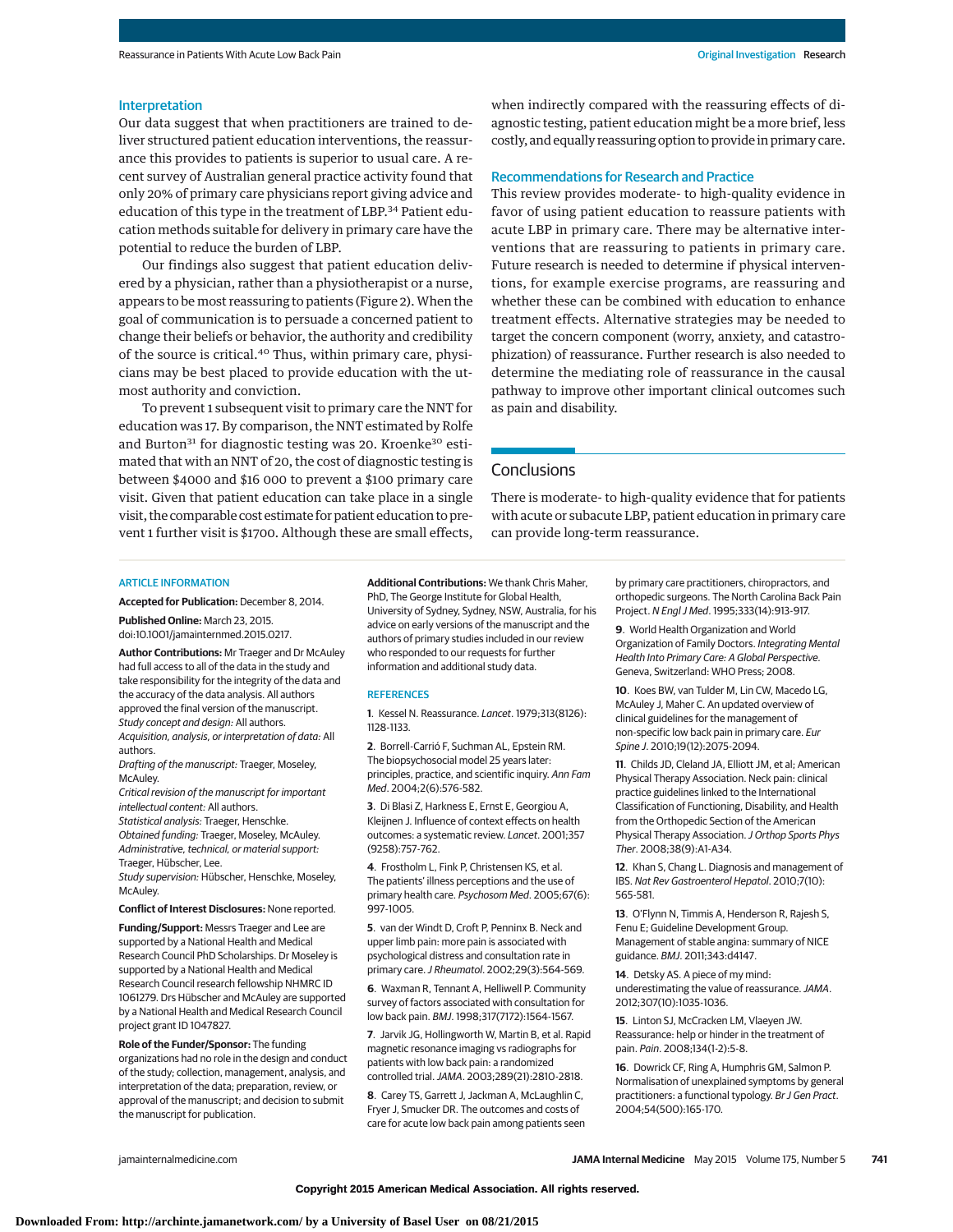**17**. Salmon P. Conflict, collusion or collaboration in consultations about medically unexplained symptoms: the need for a curriculum of medical explanation. Patient Educ Couns. 2007;67(3): 246-254.

**18**. Sanders D, Bass C, Mayou RA, Goodwin S, Bryant BM, Tyndel S. Non-cardiac chest pain: why was a brief intervention apparently ineffective? Psychol Med. 1997;27(5):1033-1040.

**19**. McDonald IG, Daly J, Jelinek VM, Panetta F, Gutman JM. Opening Pandora's box: the unpredictability of reassurance by a normal test result. BMJ. 1996;313(7053):329-332.

**20**. Lucock MP, Morley S, White C, Peake MD. Responses of consecutive patients to reassurance after gastroscopy: results of self administered questionnaire survey. BMJ. 1997;315(7108):572-575.

**21**. Pincus T, Holt N, Vogel S, et al. Cognitive and affective reassurance and patient outcomes in primary care: a systematic review. Pain. 2013;154 (11):2407-2416.

**22**. Donovan JL, Blake DR. Qualitative study of interpretation of reassurance among patients attending rheumatology clinics: "just a touch of arthritis, doctor?" BMJ. 2000;320(7234):541-544.

**23**. Coia P, Morley S. Medical reassurance and patients' responses. J Psychosom Res. 1998;45(5): 377-386.

24. Deyo RA, Weinstein JN. Low back pain. N Engl J Med. 2001;344(5):363-370.

**25**. Engel CC, von Korff M, Katon WJ. Back pain in primary care: predictors of high health-care costs. Pain. 1996;65(2-3):197-204.

**26**. Szpalski M, Nordin M, Skovron ML, Melot C, Cukier D. Health care utilization for low back pain in Belgium. Influence of sociocultural factors and health beliefs. Spine (Phila Pa 1976). 1995;20(4): 431-442.

**27**. Chou R, Shekelle P. Will this patient develop persistent disabling low back pain? JAMA. 2010;303 (13):1295-1302.

**28**. Henschke N, Maher CG, Refshauge KM, et al. Prognosis in patients with recent onset low back pain in Australian primary care: inception cohort study. BMJ. 2008;337:a171.

**29**. Hong J, Reed C, Novick D, Happich M. Costs associated with treatment of chronic low back pain: an analysis of the UK General Practice Research Database. Spine (Phila Pa 1976). 2013;38(1):75-82.

**30**. Kroenke K. Diagnostic testing and the illusory reassurance of normal results. JAMA Intern Med. 2013;173(6):416-417.

**31**. Rolfe A, Burton C. Reassurance after diagnostic testing with a low pretest probability of serious disease: systematic review and meta-analysis. JAMA Intern Med. 2013;173(6):407-416.

**32**. Deyo RA. Real help and red herrings in spinal imaging. N Engl J Med. 2013;368(11):1056-1058.

**33**. Chou R, Fu R, Carrino JA, Deyo RA. Imaging strategies for low-back pain: systematic review and meta-analysis. Lancet. 2009;373(9662):463-472.

**34**. Williams CM, Maher CG, Hancock MJ, et al. Low back pain and best practice care: a survey of general practice physicians. Arch Intern Med. 2010; 170(3):271-277.

**35**. Engers A, Jellema P, Wensing M, van der Windt DA, Grol R, van Tulder MW. Individual patient education for low back pain. Cochrane Database Syst Rev. 2008;(1):CD004057.

**36**. Turner JA. Educational and behavioral interventions for back pain in primary care. Spine (Phila Pa 1976). 1996;21(24):2851-2857.

**37**. Henrotin YE, Cedraschi C, Duplan B, Bazin T, Duquesnoy B. Information and low back pain management: a systematic review. Spine (Phila Pa 1976). 2006;31(11):326-334.

**38**. Dupeyron A, Ribinik P, Gélis A, et al. Education in the management of low back pain: literature review and recall of key recommendations for practice. Ann Phys Rehabil Med. 2011;54(5):319-335.

**39**. Abdel Shaheed C, Maher CG, Williams KA, McLachlan AJ. Interventions available over the counter and advice for acute low back pain: systematic review and meta-analysis. J Pain. 2014; 15(1):2-15.

**40**. Jackson LD. Maximizing treatment adherence among back-pain patients: an experimental study of the effects of physician-related cues in written medical messages. Health Commun. 1994;6(3): 173-191.

**41**. Laerum E, Indahl A, Skouen JS. What is "the good back-consultation"? a combined qualitative and quantitative study of chronic low back pain patients' interaction with and perceptions of consultations with specialists.J Rehabil Med. 2006; 38(4):255-262.

**42**. Liberati A, Altman DG, Tetzlaff J, et al. The PRISMA statement for reporting systematic reviews and meta-analyses of studies that evaluate healthcare interventions: explanation and elaboration. BMJ. 2009;339:b2700.

**43**. Furlan AD, Pennick V, Bombardier C, van Tulder M; Editorial Board, Cochrane Back Review Group. 2009 updated method guidelines for systematic reviews in the Cochrane Back Review Group. Spine (Phila Pa 1976). 2009;34(18):1929-1941.

**44**. World Health Organization. Alma-Ata Declaration. Paper presented at: International Conference on Primary Health Care; 1978; Alma-Ata, USSR.

**45**. Hozo SP, Djulbegovic B, Hozo I. Estimating the mean and variance from the median, range, and the size of a sample. BMC Med Res Methodol. 2005;5:13.

**46**. Higgins JP, Green S. Cochrane Handbook for Systematic Reviews of Interventions. Vol 5. Wiley Online Library; 2008. http://handbook .cochrane.org. Accessed July 2014.

**47**. Centre for Evidence-Based Medicine. Number needed to treat (NNT). 2012. http://www.cebm.net /number-needed-to-treat-nnt. Accessed July 2014.

**48**. The Cochrane Collaboration. Review Manager (RevMan) [computer program]. Version 5.3 for Mac. Copenhagen, Denmark: The Nordic Cochrane Centre; 2012.

**49**. The George Institute for Global Health. Physiotherapy Evidence Database (PEDro). http://www.pedro.org.au/. Accessed August 20, 2014.

**50**. Atkins D, Best D, Briss PA, et al; GRADE Working Group. Grading quality of evidence and strength of recommendations. BMJ. 2004;328 (7454):1490-1494.

**51**. Bücker B, Butzlaff M, Isfort J, et al. Effect of written patient information on knowledge and function of patients with acute uncomplicated back pain (PIK Study) [in German]. Gesundheitswesen. 2010;72(12):e78-e88.

**52**. Hagen EM, Eriksen HR, Ursin H. Does early intervention with a light mobilization program reduce long-term sick leave for low back pain? Spine (Phila Pa 1976). 2000;25(15):1973-1976.

**53**. Pengel LH, Refshauge KM, Maher CG, Nicholas MK, Herbert RD, McNair P. Physiotherapist-directed exercise, advice, or both for subacute low back pain: a randomized trial. Ann Intern Med. 2007;146 (11):787-796.

**54**. Roberts L, Little P, Chapman J, Cantrell T, Pickering R, Langridge J. The back home trial: general practitioner-supported leaflets may change back pain behavior. Spine (Phila Pa 1976). 2002;27 (17):1821-1828.

**55**. Hill JC, Whitehurst DG, Lewis M, et al. Comparison of stratified primary care management for low back pain with current best practice (STarT Back): a randomised controlled trial. Lancet. 2011; 378(9802):1560-1571.

**56**. Leonhardt C, Keller S, Chenot JF, et al. TTM-based motivational counselling does not increase physical activity of low back pain patients in a primary care setting—a cluster-randomized controlled trial. Patient Educ Couns. 2008;70(1): 50-60.

**57**. Burton AK, Waddell G, Tillotson KM, Summerton N. Information and advice to patients with back pain can have a positive effect: a randomized controlled trial of a novel educational booklet in primary care. Spine (Phila Pa 1976). 1999;24(23):2484-2491.

**58**. Anonymous. Handy Hints: Basic Back Education and Treatment. London, England: National Back Pain Association; 1994.

**59**. Cherkin DC, Deyo RA, Street JH, Hunt M, Barlow W. Pitfalls of patient education: limited success of a program for back pain in primary care. Spine (Phila Pa 1976). 1996;21(3):345-355.

**60**. Deyo RA, Diehl AK, Rosenthal M. Reducing roentgenography use: can patient expectations be altered? Arch Intern Med. 1987;147(1):141-145.

**61**. Hay EM, Mullis R, Lewis M, et al. Comparison of physical treatments versus a brief pain-management programme for back pain in primary care: a randomised clinical trial in physiotherapy practice. Lancet. 2005;365(9476): 2024-2030.

**62**. Jellema P, van der Windt DA, van der Horst HE, Twisk JW, Stalman WA, Bouter LM. Should treatment of (sub)acute low back pain be aimed at psychosocial prognostic factors? cluster randomised clinical trial in general practice. BMJ. 2005;331(7508):84.

**63**. Karjalainen K, Malmivaara A, Pohjolainen T, et al. Mini-intervention for subacute low back pain: a randomized controlled trial. Spine (Phila Pa 1976). 2003;28(6):533-540.

**64**. Roland M, Dixon M. Randomized controlled trial of an educational booklet for patients presenting with back pain in general practice. JR Coll Gen Pract. 1989;39(323):244-246.

**65**. Storheim K, Brox JI, Holm I, Koller AK, Bø K. Intensive group training versus cognitive intervention in sub-acute low back pain: short-term results of a single-blind randomized controlled trial. J Rehabil Med. 2003;35(3):132-140.